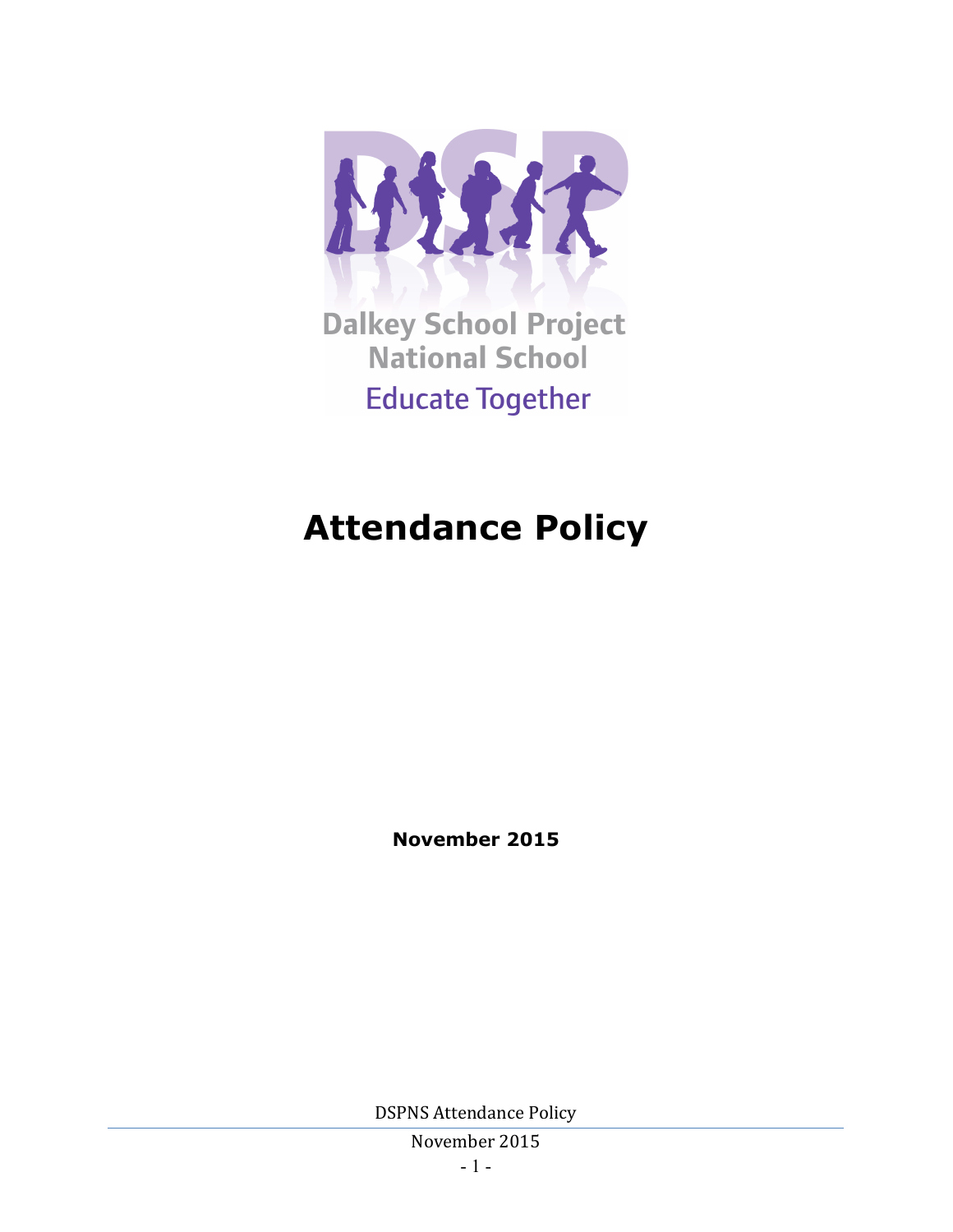#### **Introduction:**

Legislative requirements such as the Education Welfare Act 2000 and School Self Evaluation necessitate an Attendance Policy.

#### **Rationale:**

The main factors contributing to the formulation of a policy can be summarised as follows

- The introduction of a school Positive Behaviour Plan
- To comply with Education Welfare Act 2000
- To report on individual and overall school attendance through Tusla child and family agency
- To comply with legislative and regulatory checklists as part of School Self Evaluation

#### **Aims and Objectives:**

The policy aims to

- Encourage full attendance where possible
- Identify pupils at risk
- Promote a positive learning environment
- Enable participation in learning opportunities
- Raise awareness of the importance of school attendance
- Foster an appreciation of learning

### **Compliance with School Ethos:**

This policy complements the school ethos of nurturing each person's potential and aspiring to excellence in a happy, friendly, inclusive, educational environment.

#### **Roles and Responsibilities:**

1. All staff have an input into the implementation of the policy. Class teachers record individual patterns of attendance, supported by Special Needs Assistants (SNAs) where possible, on Aladdin software system, with Leabhar Rolla as back-up (due to legal requirement). Principal and Secretary work together on returns for Tusla.

# **Policy Content**

#### **Recording:**

Individual school attendance is recorded on Aladdin and in the Leabhair Rolla of each class and the class data is recorded on Aladdin.

All children attending and data on parents are recorded in the school register.

An explanation from parents/guardians is required to cover each absence. Written explanations are kept by the individual teacher in roll book for that year. In case of concerns about repeated absences, explanation notes from parents/guardians may be kept on child's file. As per our Positive Behaviour Plan parents/guardians are made aware of absences of 10+, 15+ and 20+ days and the requirements of Tusla, particularly the bye law relating to absences of more than 20 days per school year.

DSPNS Attendance Policy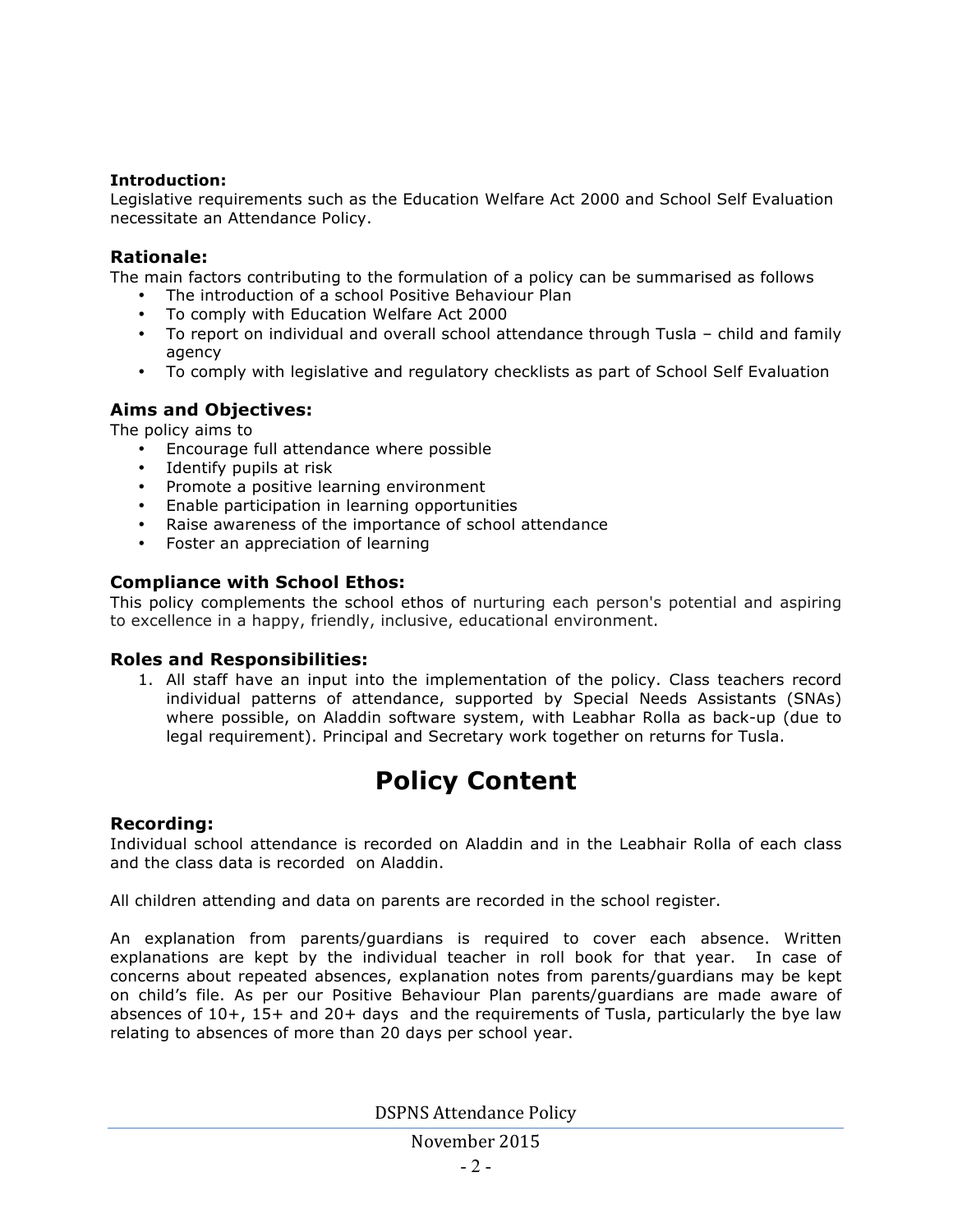# **School Strategies:**

Traditionally, school attendance is strong in our school. Staff remain vigilant so that students with poor attendance are identified early, as per our Positive Behaviour Plan. Absences of more than 20 days are automatically referred to the Education Welfare Officer.

## **Communication with other Schools:**

- When a child transfers from Dalkey School Project NS to another school, the schools records on attendance, academic progress etc. will be forwarded upon request by the parents/guardians or school.
- When a child transfers to Dalkey School Project NS, confirmation of transfer will be communicated to the child's previous school, and appropriate records may be sought.
- Pupils transferring from Dalkey School Project NS to a Post Primary school will have their records forwarded upon request by the parent or school.

### **Communication with Parents/Guardians:**

The school informs all parents/guardians in a newsletter of the importance of attendance through Information Meetings, Positive Behaviour Plan and relevent policies on website. As per our Positive Behaviour Plan parents/guardians are made aware of absences of 10+, 15+ and 20+ days and the requirements of Tusla, particularly the bye law relating to absences of more than 20 days per school year.

# **Promoting Attendance:**

The school promotes good attendance by:

- Creating a safe and welcoming environment as per our Mission Statement
- Displaying kindness, compassion and understanding
- Keeping good records

### *Tusla:*

The Education Welfare Officer is informed if:

- A child is expelled
- A child is suspended
- A child has missed more than 20 days

The Principal completes total attendances in the school year through the Tusla Annual Report Form which is completed on-line.

### **Evaluation:**

The success of our Attendance policy is measured through:

- Maintaining high attendance levels
- Teacher records

### **Date of Ratification**

This policy was ratified by the Board of Management on 03.11.2015

Signed Nic Grant Chairperson Date 03.11.2015

DSPNS Attendance Policy